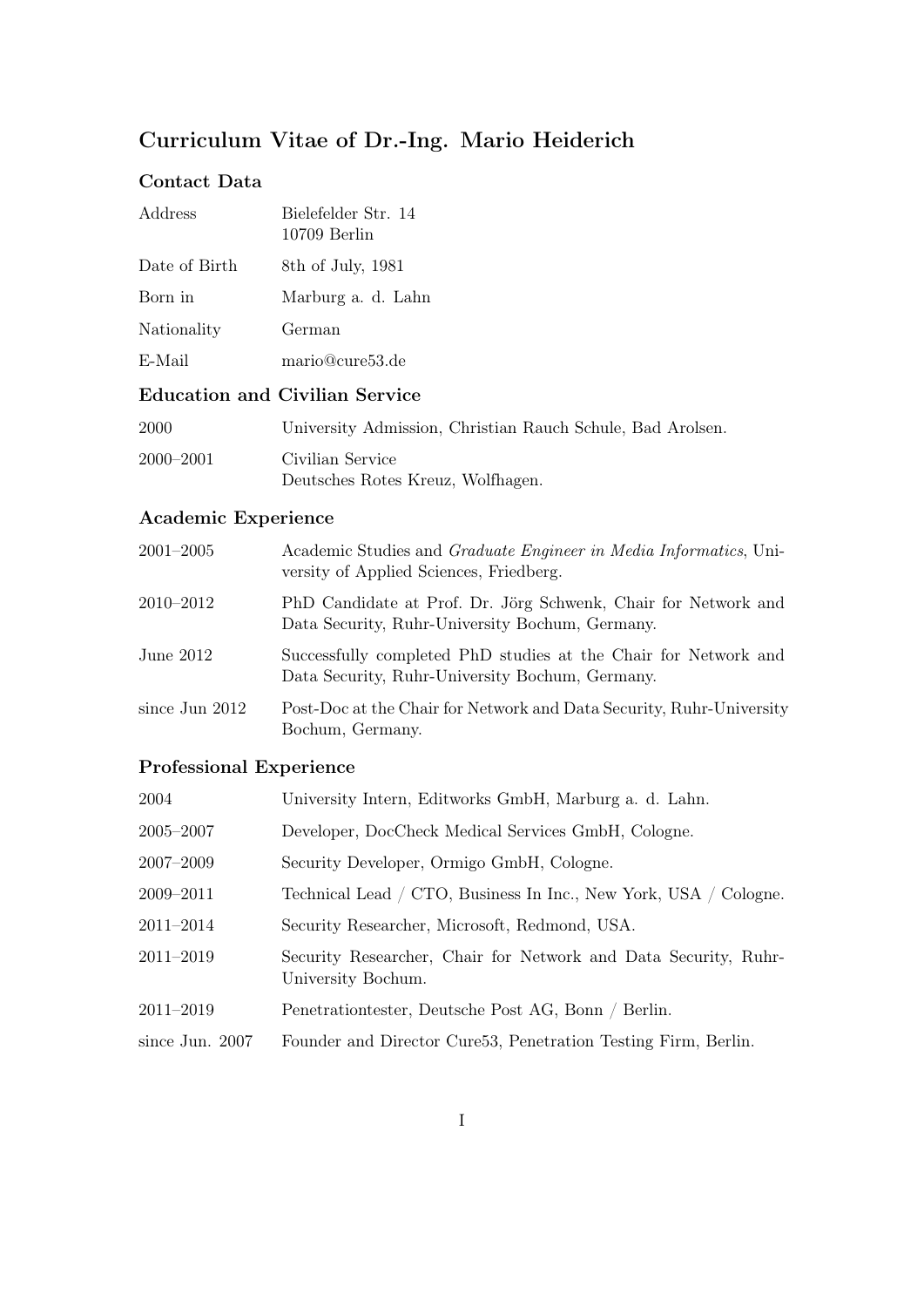since Jan. 2019 External Lecturer, Chair for Network and Data Security, Ruhr-University Bochum.

### Academic Publications

- 1. DOMPurify: Client-Side Protection Against XSS and Markup Injection, Heiderich, Mario and Späth, Christopher and Schwenk, Jörg, European Symposium on Research in Computer Security, 2017
- 2. How Private is Your Private Cloud ? – Security Analysis of Cloud Control Interfaces, Dennis Felsch, Mario Heiderich, Frederic Schulz, Jörg Schwenk - ACM CCSW 2015 in conjunction with the ACM Conference on Computer and Communications Security (CCS) October 16, 2015, The Denver Marriot City Center, Denver, Colorado, USA.
- 3. Waiting for CSP Securing Legacy Web Applications with JSAgents, Mario Heiderich, Marcus Niemietz, Jörg Schwenk - Waiting for CSP — Securing Legacy Web Applications with JSAgents, ESORICS 2015, 20th European Symposium on Research in Computer Security
- 4. Scriptless Timing Attacks on Web Browser Privacy, Bin Liang, Wei You, Liangkun Liu, Wenchang Shi, Mario Heiderich - 2014 44th Annual IEEE/IFIP International Conference on Dependable Systems and Networks
- 5. Scriptless attacks: Stealing more pie without touching the sill, Mario Heiderich, Marcus Niemietz, Felix Schuster, Thorsten Holz, Jörg Schwenk - Journal of Computer Security, Volume 22, Number 4 / 2014, Web Application Security - Web @ 25
- 6. mXSS Attacks Attacking well-secured Web-Applications by using innerHTML Mutations, Mario Heiderich, Jörg Schwenk, Tilman Frosch, Jonas Magazinius, Edward Z. Yang - 20th ACM Conference on Computer and Communications Security (CCS), Berlin, Germany, November 2013
- 7. SS-FP: Browser Fingerprinting using HTML Parser Quirks, Erwan Abgrall, Yves Le Traon, Martin Monperrus, Sylvain Gombault, Mario Heiderich, Alain Ribault
- 8. Scriptless Attacks Stealing the Pie Without Touching the Sill, Mario Heiderich, Marcus Niemietz, Felix Schuster, Thorsten Holz, Jörg Schwenk - 19th ACM Conference on Computer and Communications Security (CCS), Raleigh, NC, October 2012
- 9. On the Fragility and Limitations of Current Browser-provided Clickjacking Protection Schemes, Sebastian Lekies, Mario Heiderich, Dennis Appelt, Thorsten Holz, Martin Johns - 6th USENIX Workshop on Offensive Technologies (WOOT), Bellevue, WA, August 2012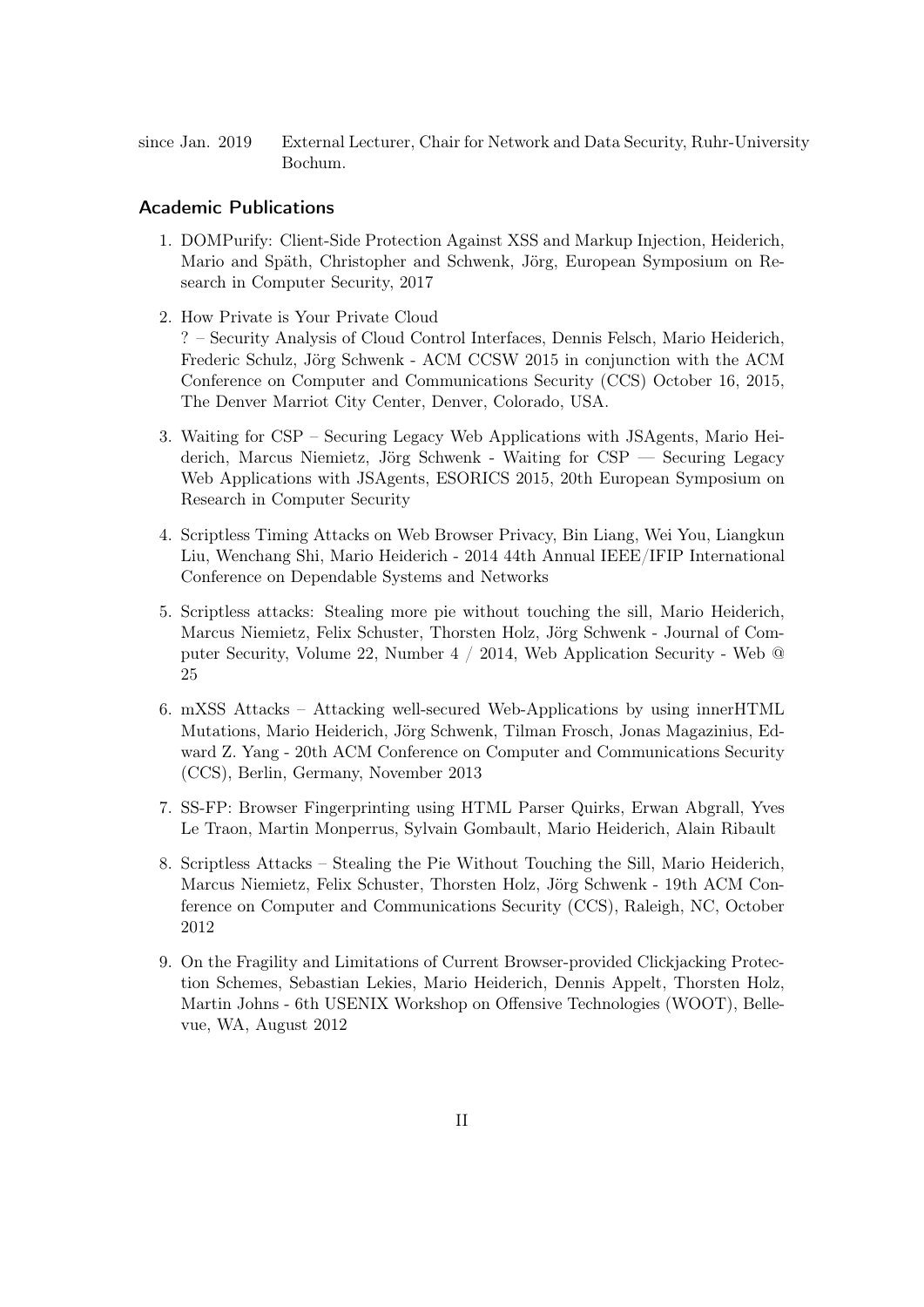- 10. Crouching Tiger Hidden Payload: Security Risks of Scalable Vectors Graphics, Mario Heiderich, Tilman Frosch, Meiko Jensen, Thorsten Holz - 18th ACM Conference on Computer and Communications Security (CCS), October 2011
- 11. All Your Clouds are Belong to us Security Analysis of Cloud Management Interfaces, Juraj Somorovsky, Mario Heiderich, Meiko Jensen, Jörg Schwenk, Nils Gruschka, Luigi Lo Iacono - 18th ACM Cloud Computing Security Workshop (CCSW), October 2011
- 12. IceShield: Detection and Mitigation of Malicious Websites with a Frozen DOM, Mario Heiderich, Tilman Frosch, Thorsten Holz - 14th International Symposium on Recent Advances in Intrusion Detection (RAID), September 2011
- 13. The Bug that made me President A Browser- and Web-Security Case Study on Helios Voting, Mario Heiderich, Tilman Frosch, Marcus Niemietz, Jörg Schwenk - 3rd International Conference on E-Voting and Identity (VoteID 2011), September 2011

### Conference Talks

- 1. Keynote: An Infosec Timeline: Noteworthy Events From 1970 To 2050, OWASP AppSec 2010, Amsterdam, Netherlands
- 2. Keynote: How To Build Your Own Infosec Company, BSides 2018, Lisbon, Portugal
- 3. Keynote: XSS is Dead We just don't get it, OWASP AppSec 2018, London, United Kingdom
- 4. My Sweet Innocence Exposed Eleven Reasons why we will all miss you, "E", WarCon 2016, Warsaw, Poland
- 5. ToStaticHTML for Everyone! About DOMPurify, Security in the DOM, and Why We Really Need Both, USENIX Enigma 2016, San Francisco, USA
- 6. An Abusive Relationship with AngularJS About the Security Adventures with the "Super-Hero" Framework, CodeBlue 2015, Tokyo, Japan
- 7. Copy & Pest A case-study on the clipboard, blind trust and invisible crossapplication XSS, OWASP AppSec EU 2015, Amsterdam, Netherlands
- 8. ECMAScript 6 from an Attacker's Perspective Breaking Frameworks, Sandboxes, and everything else, nullcon 2015, Goa, India
- 9. In the DOM, no one can hear your scream, Mario Heiderich, border:none, Nuremberg, Germany / EnterJS, Cologne, Germany
- 10. JSMVCOMFG To sternly look at JavaScript MVC and Templating Frameworks, Mario Heiderich, ZeroNights, Moscow, Russia / Bluehat 2013, Seattle, USA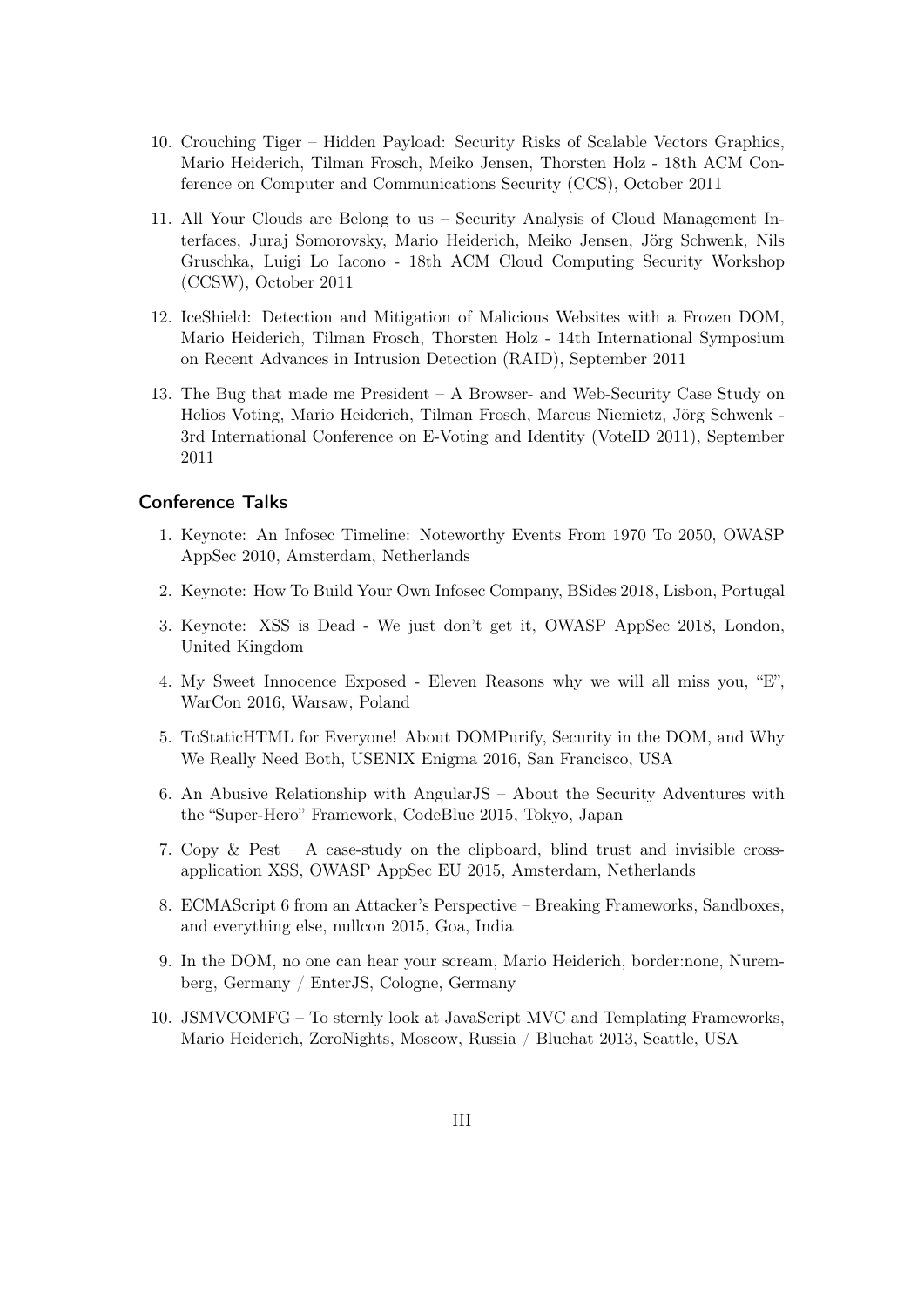- 11. The innerHTML Apocalypse How mXSS attacks change everything we believed to know so far, Mario Heiderich, SyScan'13, Singapore
- 12. Got Your Nose How Attackers steal your precious Files without using JavaScript, Mario Heiderich, HackInParis 2012, Paris, France
- 13. The Image that called me Active Content Injection with SVG Files, Mario Heiderich, Bluehat 2011, Seattle, USA
- 14. Locking the Throne Room 2.0 How ES5+ will change XSS and Client Side Security, Mario Heiderich, Bluehat 2011, Seattle, USA
- 15. Locking the Throne Room ECMA Script 5, a frozen DOM and the eradication of XSS, Mario Heiderich, Hack In Paris 2011, Paris, France
- 16. Dev and Blind Attacking the Weakest Link in IT Security, Mario Heiderich, Johannes Hofmann, CONFidence 2010 2.0, Prague, Czech Republic
- 17. The Presence and Future of Web Attacks Multi-Layer Attacks and XSSQLI, Mario Heiderich, CONFidence 2010, Krakow, Poland
- 18. JavaScript from Hell Advanced Client Side Injection Techniques of Tomorrow, Mario Heiderich, OWASP AppSec Germany 2009 Conference, Nuremberg, Germany
- 19. The Ultimate IDS Smackdown How red vs. blue situations can influence more than one might assume, Mario Heiderich, Gareth Heyes, OWASP Chapter Meeting 2009, London, UK
- 20. I thought you were my friend Malicious markup, browser issues and other obscurities, Mario Heiderich, CONFidence 2009, Krakow, Poland
- 21. PHPIDS Monitoring Attack Surface Activity, Mario Heiderich, OWASP AppSec Europe 2008, Ghent, Belgium

### Projects and Work

- Penetration-Testing for various international companies and organizations
- Penetration-Testing Team-Lead for 500+ Projects
- Further references can be requested by contacting mario@cure53.de

### Further Activities

• Organizer of HackPra AllStars Conference in Hamburg, Germany, 2013, Amsterdam, Netherlands, 2015, Belfast, UK, 2017, Amsterdam, Netherlands, 2019